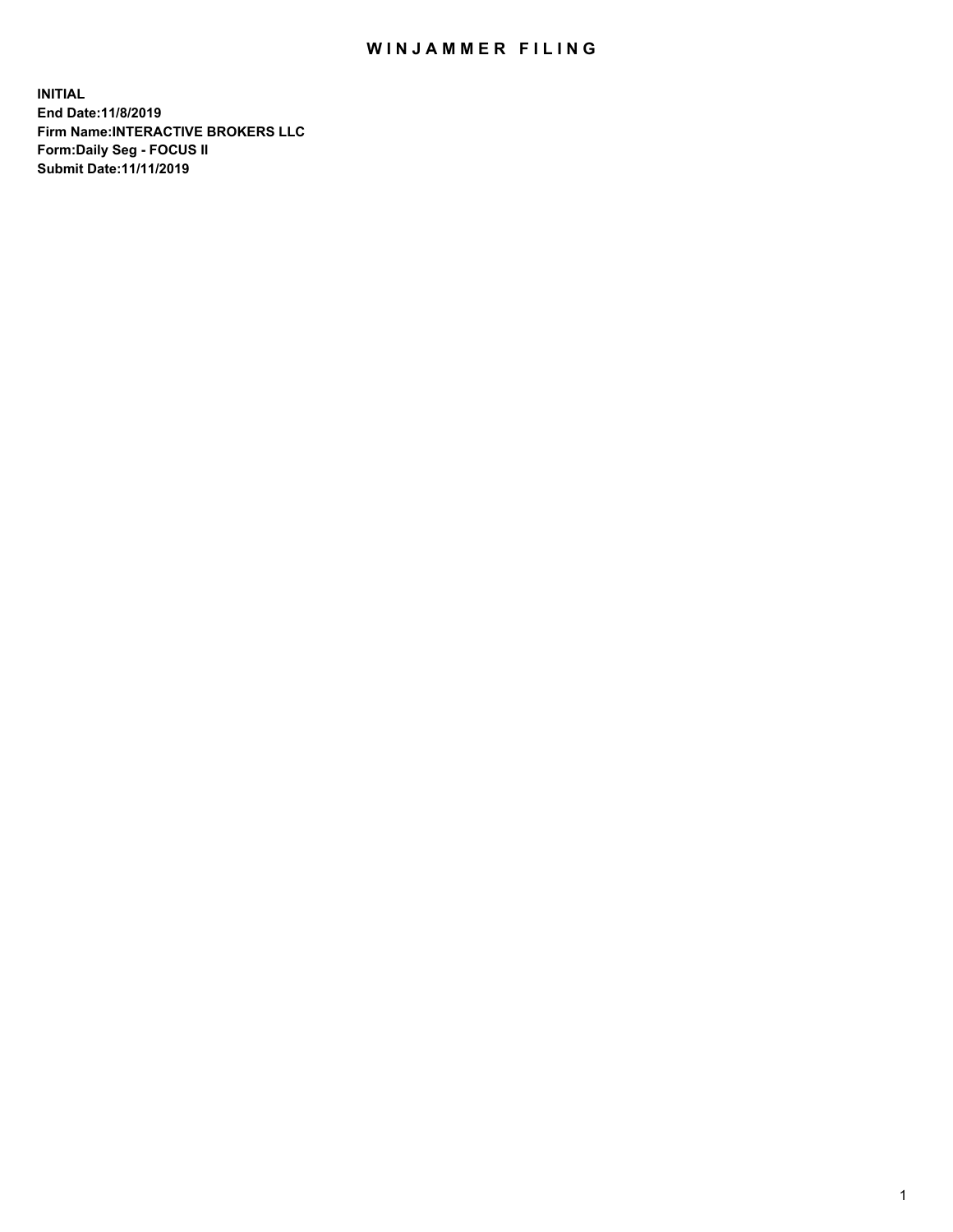**INITIAL End Date:11/8/2019 Firm Name:INTERACTIVE BROKERS LLC Form:Daily Seg - FOCUS II Submit Date:11/11/2019 Daily Segregation - Cover Page**

| Name of Company                                                                                                                                                                                                                                                                                                                | <b>INTERACTIVE BROKERS LLC</b>                                                                 |  |
|--------------------------------------------------------------------------------------------------------------------------------------------------------------------------------------------------------------------------------------------------------------------------------------------------------------------------------|------------------------------------------------------------------------------------------------|--|
| <b>Contact Name</b>                                                                                                                                                                                                                                                                                                            | James Menicucci                                                                                |  |
| <b>Contact Phone Number</b>                                                                                                                                                                                                                                                                                                    | 203-618-8085                                                                                   |  |
| <b>Contact Email Address</b>                                                                                                                                                                                                                                                                                                   | jmenicucci@interactivebrokers.c<br>om                                                          |  |
| FCM's Customer Segregated Funds Residual Interest Target (choose one):<br>a. Minimum dollar amount: ; or<br>b. Minimum percentage of customer segregated funds required:% ; or<br>c. Dollar amount range between: and; or<br>d. Percentage range of customer segregated funds required between:% and%.                         | $\overline{\mathbf{0}}$<br>$\overline{\mathbf{0}}$<br>155,000,000 245,000,000<br>00            |  |
| FCM's Customer Secured Amount Funds Residual Interest Target (choose one):<br>a. Minimum dollar amount: ; or<br>b. Minimum percentage of customer secured funds required:%; or<br>c. Dollar amount range between: and; or<br>d. Percentage range of customer secured funds required between:% and%.                            | $\overline{\mathbf{0}}$<br>$\overline{\mathbf{0}}$<br>80,000,000 120,000,000<br>0 <sub>0</sub> |  |
| FCM's Cleared Swaps Customer Collateral Residual Interest Target (choose one):<br>a. Minimum dollar amount: ; or<br>b. Minimum percentage of cleared swaps customer collateral required:% ; or<br>c. Dollar amount range between: and; or<br>d. Percentage range of cleared swaps customer collateral required between:% and%. | $\overline{\mathbf{0}}$<br>$\overline{\mathbf{0}}$<br>0 <sub>0</sub><br>0 <sub>0</sub>         |  |

Attach supporting documents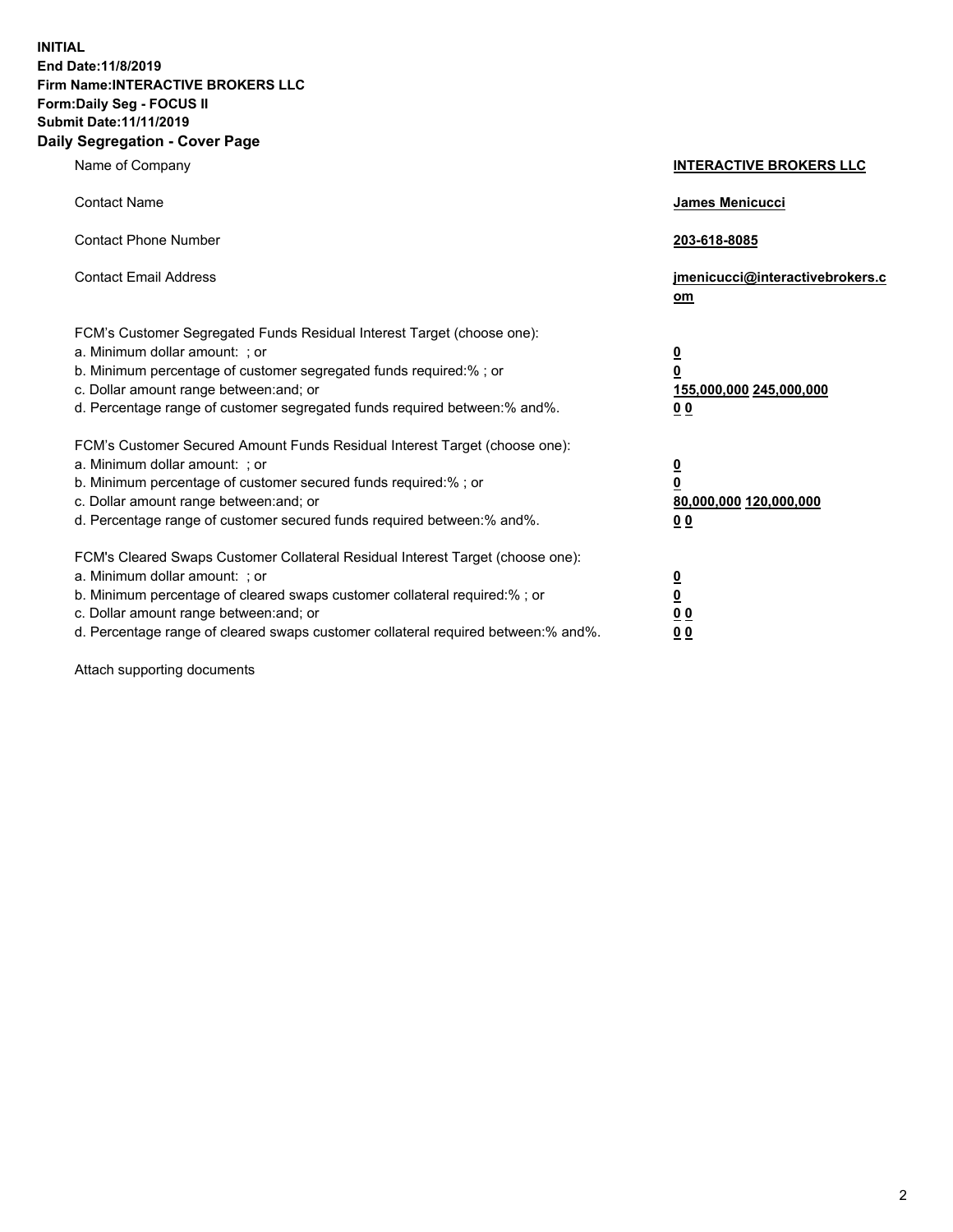## **INITIAL End Date:11/8/2019 Firm Name:INTERACTIVE BROKERS LLC Form:Daily Seg - FOCUS II Submit Date:11/11/2019 Daily Segregation - Secured Amounts**

| $0$ [7305]<br>494,583,338 [7315]<br>$0$ [7317]<br>13,864,682 [7325]<br>39,424 [7335]<br>$-29,305$ [7337]<br>508,458,139 [7345] |
|--------------------------------------------------------------------------------------------------------------------------------|
|                                                                                                                                |
|                                                                                                                                |
|                                                                                                                                |
|                                                                                                                                |
|                                                                                                                                |
|                                                                                                                                |
|                                                                                                                                |
|                                                                                                                                |
|                                                                                                                                |
|                                                                                                                                |
|                                                                                                                                |
| 3,720 [7351]                                                                                                                   |
| 0 [7352] 3,720 [7354]                                                                                                          |
| 508,461,859 [7355]                                                                                                             |
|                                                                                                                                |
| 508,461,859 [7360]                                                                                                             |
|                                                                                                                                |
|                                                                                                                                |
|                                                                                                                                |
| 46,897,929 [7500]                                                                                                              |
| 0 [7520] 46,897,929 [7530]                                                                                                     |
|                                                                                                                                |
| 492,893,875 [7540]                                                                                                             |
| 0 [7560] 492,893,875 [7570]                                                                                                    |
|                                                                                                                                |
| $0$ [7580]                                                                                                                     |
| $0$ [7590]                                                                                                                     |
| $0$ [7600]                                                                                                                     |
| $0$ [7610]                                                                                                                     |
| 0 [7615] 0 [7620]                                                                                                              |
|                                                                                                                                |
| $0$ [7640]                                                                                                                     |
| $0$ [7650]                                                                                                                     |
| $0$ [7660]                                                                                                                     |
| $0$ [7670]                                                                                                                     |
| 0 [7675] 0 [7680]                                                                                                              |
|                                                                                                                                |
| 95,139,780 [7700]                                                                                                              |
| $0$ [7710]                                                                                                                     |
| $-3,010,608$ [7720]                                                                                                            |
| 39,424 [7730]                                                                                                                  |
| <u>-29,305</u> [7735] <u>92,139,291</u> [7740]                                                                                 |
| 0 [7760]                                                                                                                       |
| $0$ [7765]                                                                                                                     |
| 631,931,095 [7770]                                                                                                             |
| 123,469,236 [7380]                                                                                                             |
|                                                                                                                                |
| 80,000,000 [7780]                                                                                                              |
| 43,469,236 [7785]                                                                                                              |
|                                                                                                                                |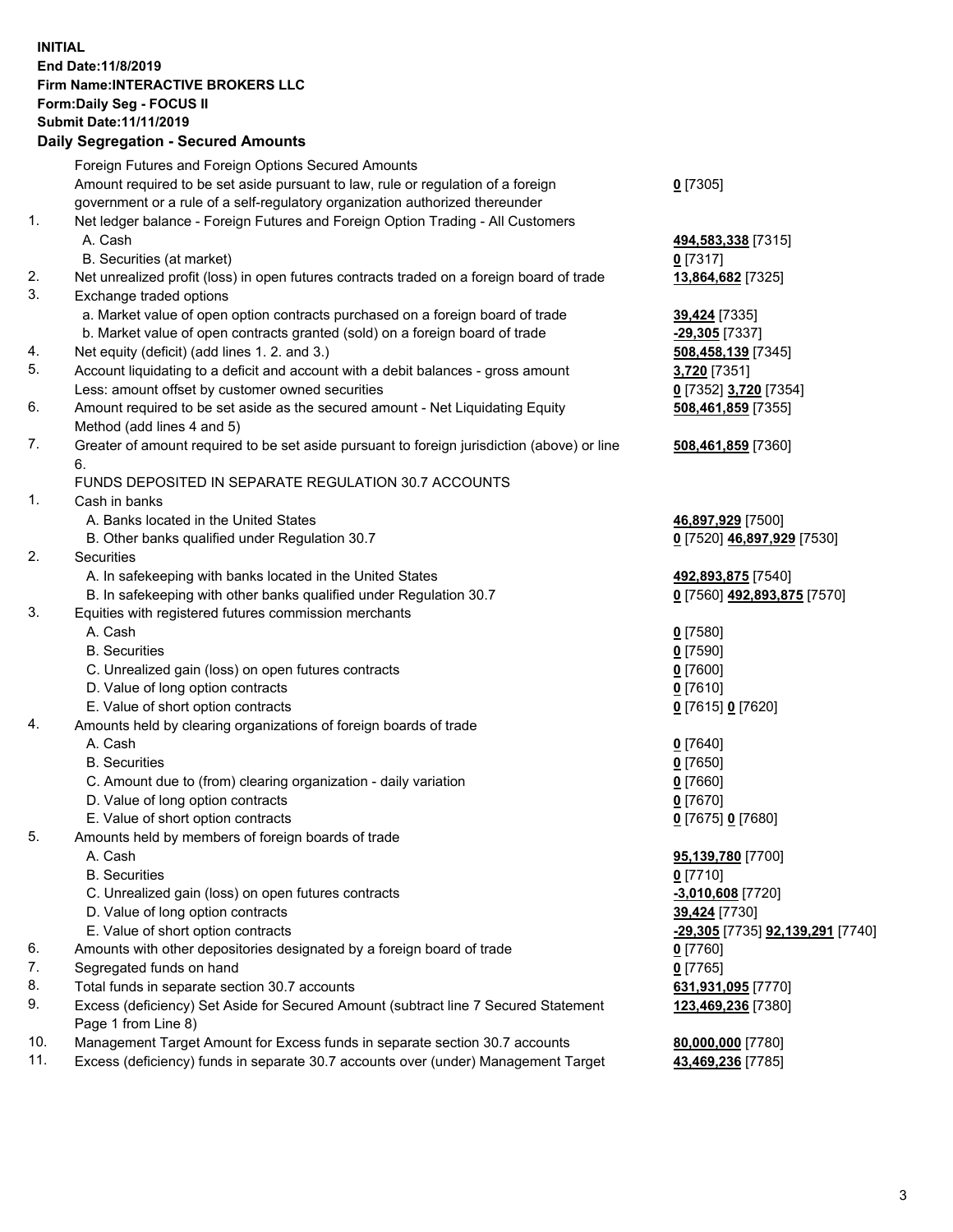**INITIAL End Date:11/8/2019 Firm Name:INTERACTIVE BROKERS LLC Form:Daily Seg - FOCUS II Submit Date:11/11/2019 Daily Segregation - Segregation Statement** SEGREGATION REQUIREMENTS(Section 4d(2) of the CEAct) 1. Net ledger balance A. Cash **4,127,686,255** [7010] B. Securities (at market) **0** [7020] 2. Net unrealized profit (loss) in open futures contracts traded on a contract market **-35,631,975** [7030] 3. Exchange traded options A. Add market value of open option contracts purchased on a contract market **164,093,445** [7032] B. Deduct market value of open option contracts granted (sold) on a contract market **-186,337,575** [7033] 4. Net equity (deficit) (add lines 1, 2 and 3) **4,069,810,150** [7040] 5. Accounts liquidating to a deficit and accounts with debit balances - gross amount **984,018** [7045] Less: amount offset by customer securities **0** [7047] **984,018** [7050] 6. Amount required to be segregated (add lines 4 and 5) **4,070,794,168** [7060] FUNDS IN SEGREGATED ACCOUNTS 7. Deposited in segregated funds bank accounts A. Cash **1,005,977,106** [7070] B. Securities representing investments of customers' funds (at market) **1,945,209,310** [7080] C. Securities held for particular customers or option customers in lieu of cash (at market) **0** [7090] 8. Margins on deposit with derivatives clearing organizations of contract markets A. Cash **976,713** [7100] B. Securities representing investments of customers' funds (at market) **1,354,678,577** [7110] C. Securities held for particular customers or option customers in lieu of cash (at market) **0** [7120] 9. Net settlement from (to) derivatives clearing organizations of contract markets **-2,963,201** [7130] 10. Exchange traded options A. Value of open long option contracts **163,975,320** [7132] B. Value of open short option contracts **-186,270,540** [7133] 11. Net equities with other FCMs A. Net liquidating equity **0** [7140] B. Securities representing investments of customers' funds (at market) **0** [7160] C. Securities held for particular customers or option customers in lieu of cash (at market) **0** [7170] 12. Segregated funds on hand **0** [7150] 13. Total amount in segregation (add lines 7 through 12) **4,281,583,285** [7180] 14. Excess (deficiency) funds in segregation (subtract line 6 from line 13) **210,789,117** [7190] 15. Management Target Amount for Excess funds in segregation **155,000,000** [7194] **55,789,117** [7198]

16. Excess (deficiency) funds in segregation over (under) Management Target Amount Excess